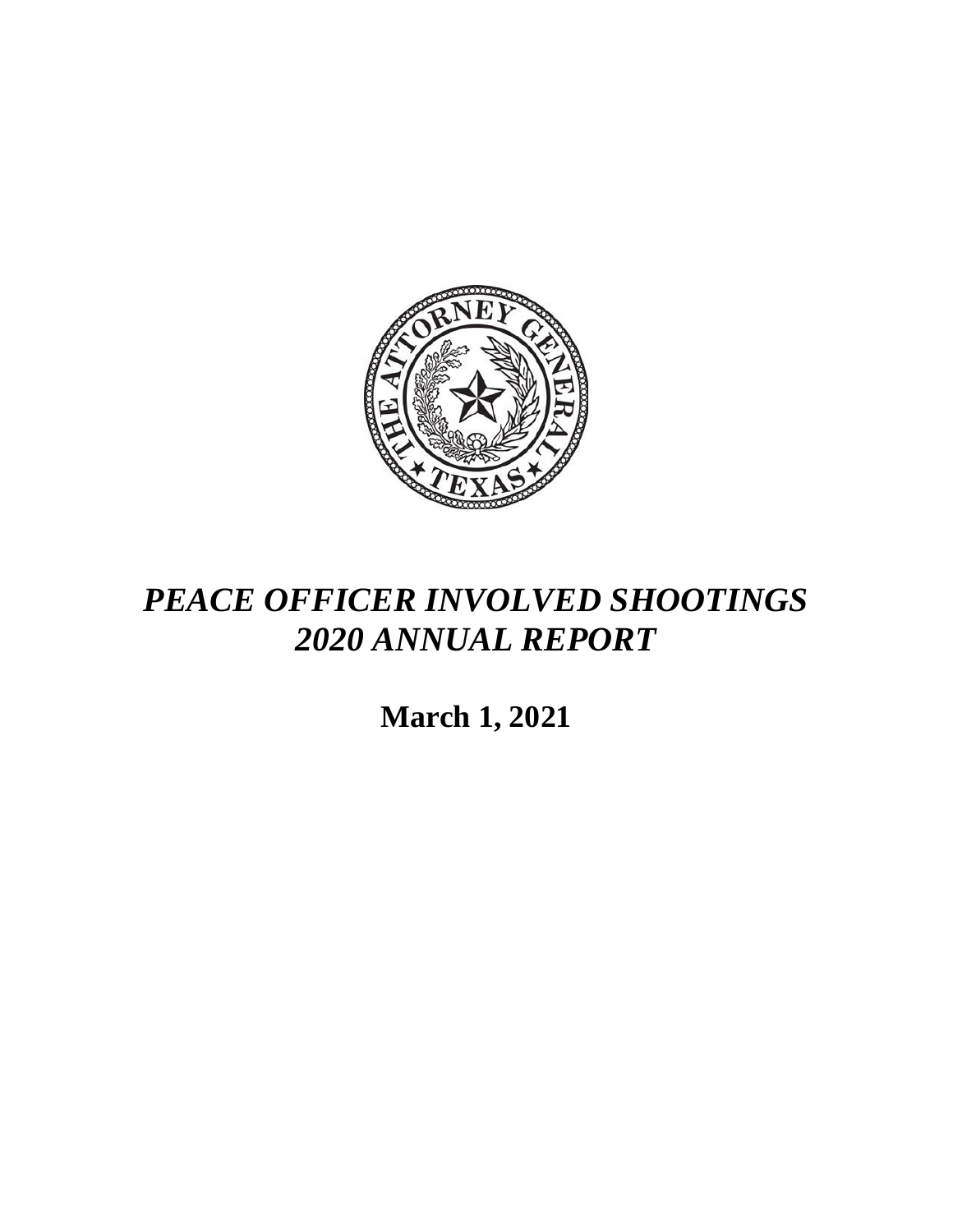Pursuant to Articles 2.139 and 2.1395 of the Code of Criminal Procedure ("Code") enacted pursuant to HB1036 by the  $84<sup>th</sup>$  Legislature, Texas law enforcement agencies are required to report information regarding peace officer involved shootings. These reports are made to the Office of the Attorney General ("OAG"). The OAG is then required to create an annual report summarizing the information in the submitted law enforcement reports. Under the Code, the OAG annual report is submitted to the Governor, and to the standing legislative committees with primary jurisdiction over criminal justice matters.

The annual report for 2020 provides the following information:

- a) The number of peace officer involved shootings from January 1, 2020 to December 31, 2020 as well as some brief statistical breakdown of those incidents; and
- b) An attachment of copies of the actual reports submitted to the OAG.

## Summary of Peace Officer Involved Shootings: 1/1/20 - 12/31/20

From January 1, 2020 until December 31, 2020, there were one hundred ninetyfour (194) separate incidents<sup>1</sup> statewide involving peace officer shootings with a firearm that caused injury or death. Those incidents resulted in one hundred ten (110) deaths and eighty-four (84) injuries to individuals.<sup>2</sup> Additionally, twenty-nine (29) peace officers were injured and six  $(6)$  were killed.<sup>3</sup>

Of the individuals (non-peace officers) who were either injured or killed in these incidents, sixty-seven (67) were Hispanic, sixty-three (63) were Caucasian, sixty-one (61) were African-American, one (1) was Asian or Pacific Islander, one (1) was not available and one (1) was of another nationality or race. One hundred seventy-six (176) of these incidents involved individuals who were reported to be carrying a deadly weapon; eighteen (18) did not.

**<sup>1</sup>**A separate incident is defined based on the individual who was injured or killed by a use of a firearm. For example, if one person is shot by two officers, this would count as one incident, even though two reports were filed. (i.e., one report for each officer who fired their weapon).

<sup>&</sup>lt;sup>2</sup> Seven reports submitted to the OAG were withdrawn (all seven were filing errors). They were Officer Involved Shooting Reports from Forest Hill Police Department, Dallas Police Department, McAllen Police Department and Mesquite Police Department. They are included with the attached pdf reports but were not included in the statistical breakdown due to their retraction. In addition, one Officer Involved Shooting Report from Fort Bend County Sheriff's Office was the result of a sheriff's deputy who accidently shot and killed a Fort Bend County Constable while on a call. On the Officer Involved Shooting Report, the constable's information is listed under "Injured or Deceased Information" as our electronic system is not set up to record a peace officer shooting another peace officer, it is set up to record a peace officer shooting a non-peace officer. Likewise on the Report of Injuries to or Death of Peace Officer that the Fort Bend County Constable's Office filed, the peace officer's information that shot the constable is listed under "Non-Peace Officer's Information" due to the electronic system format.

<sup>&</sup>lt;sup>3</sup>Two reports submitted to the OAG were not required to be submitted pursuant to the Code. Both were Reports of Injuries to or Death of Peace Officers. One was from Fort Worth Police Department which was not due to the discharge of a firearm and the other report was from Ganado Police Department which resulted in an injury to the officer, but it was not due to the discharge of a weapon. The two reports are included with the attached pdf reports but were not included in the statistical breakdown due to their retraction.